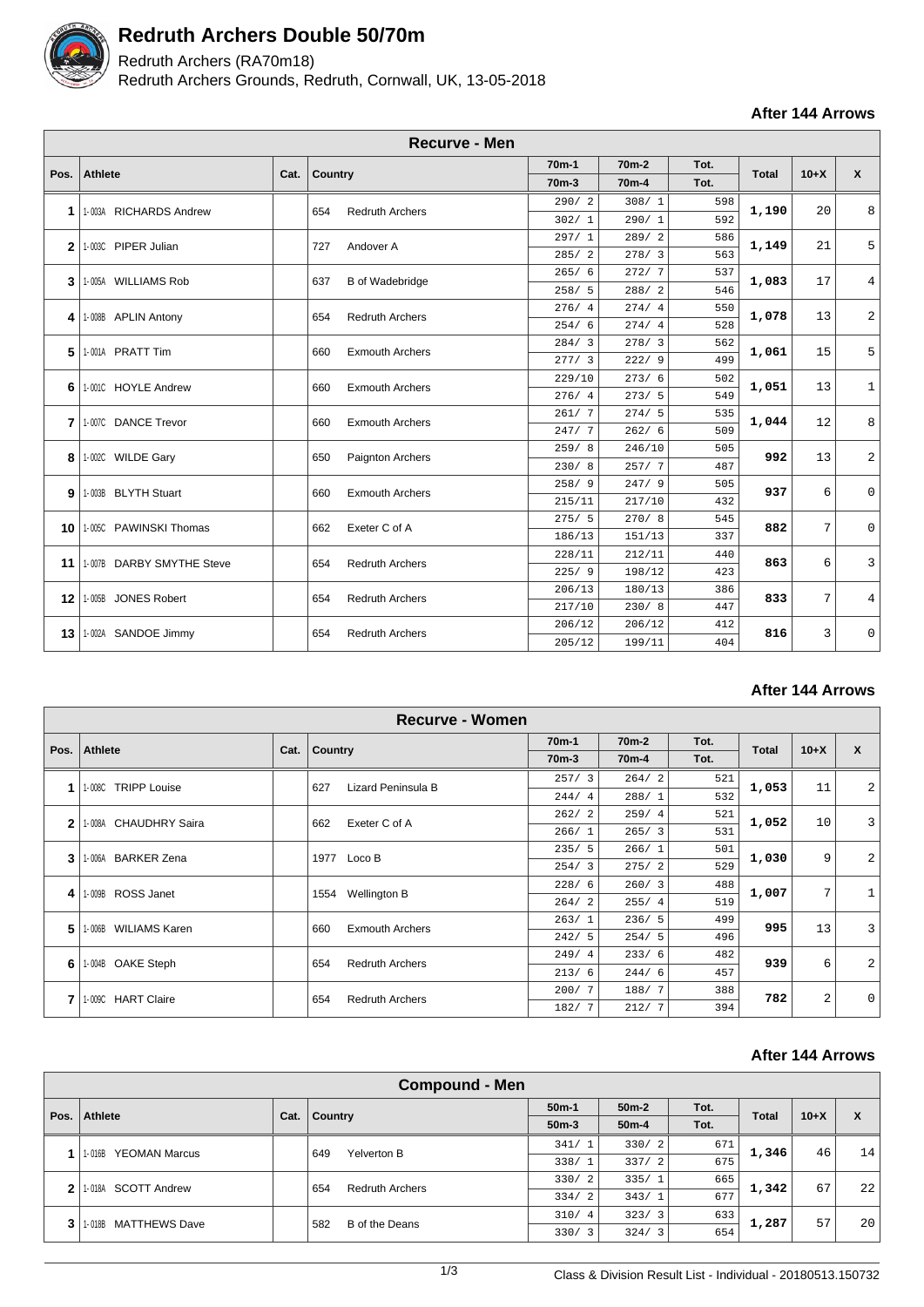

## **Redruth Archers Double 50/70m**

### Redruth Archers (RA70m18)

Redruth Archers Grounds, Redruth, Cornwall, UK, 13-05-2018

### **After 144 Arrows**

|      | <b>Compound - Men</b><br>Continue |      |                               |                        |         |      |              |        |    |
|------|-----------------------------------|------|-------------------------------|------------------------|---------|------|--------------|--------|----|
|      | <b>Athlete</b>                    |      |                               | $50m-1$                | $50m-2$ | Tot. | <b>Total</b> |        |    |
| Pos. |                                   | Cat. | Country                       | $50m-3$                | $50m-4$ | Tot. |              | $10+X$ | X  |
| 4    | 1-016C SMART Duncan               |      | 658<br><b>Kyrton Archers</b>  | 314/<br>$\overline{3}$ | 311/4   | 625  | 1,244        | 29     | 12 |
|      |                                   |      |                               | 323/4<br>296/5         | 619     |      |              |        |    |
| 5    | <b>BANISTER Ali</b><br>1-017B     |      | B of the Deans<br>582         | 307/5                  | 299/6   | 606  | 1,224        | 20     | 5  |
|      |                                   |      |                               | 308/4                  | 310/6   | 618  |              |        |    |
| 6    | 1-017C RICHARDS Colin             |      | <b>Redruth Archers</b><br>654 | 303/6                  | 309/5   | 612  | 1,212        | 22     | 8  |
|      |                                   |      |                               | 285/6                  | 315/5   | 600  |              |        |    |
| 7    | <b>EVANS Malcom</b><br>1-017A     |      | Allington Castle A<br>358     | 297/7                  | 298/7   | 595  | 1,167        | 19     | 4  |
|      |                                   |      |                               | 284/<br>-7             | 288/7   | 572  |              |        |    |
| 8    | 1-018C BOUCHER Stephane           |      | Wellington B<br>1554          | 285/8                  | 294/8   | 579  | 1,131        | 21     | 5  |
|      |                                   |      |                               | 275/<br>8              | 277/8   | 552  |              |        |    |

#### **After 144 Arrows**

|              |                                 |      |         | Longbow - Men                 |                    |                    |       |              |             |                |             |
|--------------|---------------------------------|------|---------|-------------------------------|--------------------|--------------------|-------|--------------|-------------|----------------|-------------|
|              |                                 |      |         |                               | 70 <sub>m</sub> -1 | 70 <sub>m</sub> -1 | Tot.  |              |             | $\mathbf{x}$   |             |
| Pos.         | <b>Athlete</b>                  | Cat. | Country |                               | $70m-3$            | 70 <sub>m</sub> -3 | Tot.  | <b>Total</b> | $10+X$      |                |             |
| 1            | 1-015A NEILL Seth               |      | 654     | <b>Redruth Archers</b>        | 152/1              | 164/1              | 316   | 635          | 5           | $\overline{c}$ |             |
|              |                                 |      |         |                               | 162/1              | 157/1              | 319   |              |             |                |             |
| $\mathbf{2}$ | <b>WILLIAMS Scott</b><br>1-015B |      | 660     | <b>Exmouth Archers</b>        | 138/2              | 159/2              | 297   | 568          | 3           | $\mathbf 1$    |             |
|              |                                 |      |         |                               | 142/2              | 129/3              | 271   |              |             |                |             |
| 3            | 1-012A HEYDON Ken               |      | 648     | Torquay C of A                | 135/3              | 132/3              | 267   | 504          | 4           | $\mathbf{1}$   |             |
|              |                                 |      |         |                               | 107/6              | 130/2              | 237   |              |             |                |             |
| 4            | 1-014A LEWIS Colin              |      |         | <b>Redruth Archers</b><br>654 |                    | 132/4              | 112/4 | 244          | 460         | $\mathbf{1}$   | $\mathbf 0$ |
|              |                                 |      |         |                               | 118/5              | 98/5               | 216   |              |             |                |             |
| 5            | 1-013A CHOPPING Chris           |      | 660     | <b>Exmouth Archers</b>        | 102/6              | 105/5              | 207   | 445          | 2           | $\mathbf 0$    |             |
|              |                                 |      |         |                               | 121/3              | 117/4              | 238   |              |             |                |             |
| 6            | 1-012C HOSEGOOD Kenny           |      | 1977    | Loco B                        | 99/7               | 63/8               | 162   | 344          | $\mathbf 0$ | $\mathbf 0$    |             |
|              |                                 |      |         |                               | 119/4              | 63/7               | 182   |              |             |                |             |
| 7            | 1-013C PHILLIPS Paul            |      | 1438    | A of the West                 | 111/5              | 97/7               | 208   | 318          | 2           | $\mathbf{1}$   |             |
|              |                                 |      |         |                               | 80/8               | 30/9               | 110   |              |             |                |             |
| 8            | <b>BANCROFT Neil</b><br>1-013B  |      | 648     | Torquay C of A                | 79/8               | 105/6              | 184   | 308          | 1           | $\mathbf{1}$   |             |
|              |                                 |      |         |                               | 88/7               | 36/8               | 124   |              |             |                |             |
| 9            | 1-011A HINGSTON Keith           |      | 662     | Exeter C of A                 | 54/9               | 35/9               | 89    | 196          | 1           | $\mathbf 0$    |             |
|              |                                 |      |         |                               | 39/9               | 68/6               | 107   |              |             |                |             |

### **After 144 Arrows**

|              | <b>Longbow - Women</b>              |      |                        |                    |                    |      |              |              |              |  |  |
|--------------|-------------------------------------|------|------------------------|--------------------|--------------------|------|--------------|--------------|--------------|--|--|
| Pos.         |                                     |      |                        | 70 <sub>m</sub> -1 | 70 <sub>m</sub> -1 | Tot. | <b>Total</b> | $10+X$       | X            |  |  |
|              | <b>Athlete</b>                      | Cat. | Country                | 70 <sub>m</sub> -3 | 70 <sub>m</sub> -3 | Tot. |              |              |              |  |  |
|              | 1-014C BOLT Angela                  |      | Torquay C of A<br>648  | 78/1               | 121/1              | 199  | 371          | 2            | 2            |  |  |
|              |                                     |      |                        | 96/1               | 76/1               | 172  |              |              |              |  |  |
| $\mathbf{2}$ | <b>HINGSTON Myra</b><br>1-011C      |      | Exeter C of A<br>662   | 23/4               | 54/2               | 77   | 161          | $\mathbf 0$  | $\Omega$     |  |  |
|              |                                     |      |                        | 28/2               | 56/2               | 84   |              |              |              |  |  |
| 3            | 1-015C PINE Fiona                   |      | A of the West<br>1438  | 27/3               | 23/4               | 50   | 107          | $\mathbf 0$  | $\mathbf 0$  |  |  |
|              |                                     |      |                        | 8/4                | 49/3               | 57   |              |              |              |  |  |
| 4            | 1-012B CHOPPING Amethyst            | 660  | <b>Exmouth Archers</b> | 14/5               | 36/3               | 50   | 106          | $\mathbf{1}$ | $\mathbf{1}$ |  |  |
|              |                                     |      |                        | 22/3               | 34/4               | 56   |              |              |              |  |  |
| 5            | <b>STAPLETON Michaela</b><br>1-014B | 650  | Paignton Archers       | 46/2               | 16/5               | 62   | 71           | 0            | $\mathbf 0$  |  |  |
|              |                                     |      |                        | 6/5                | 3/5                | 9    |              |              |              |  |  |